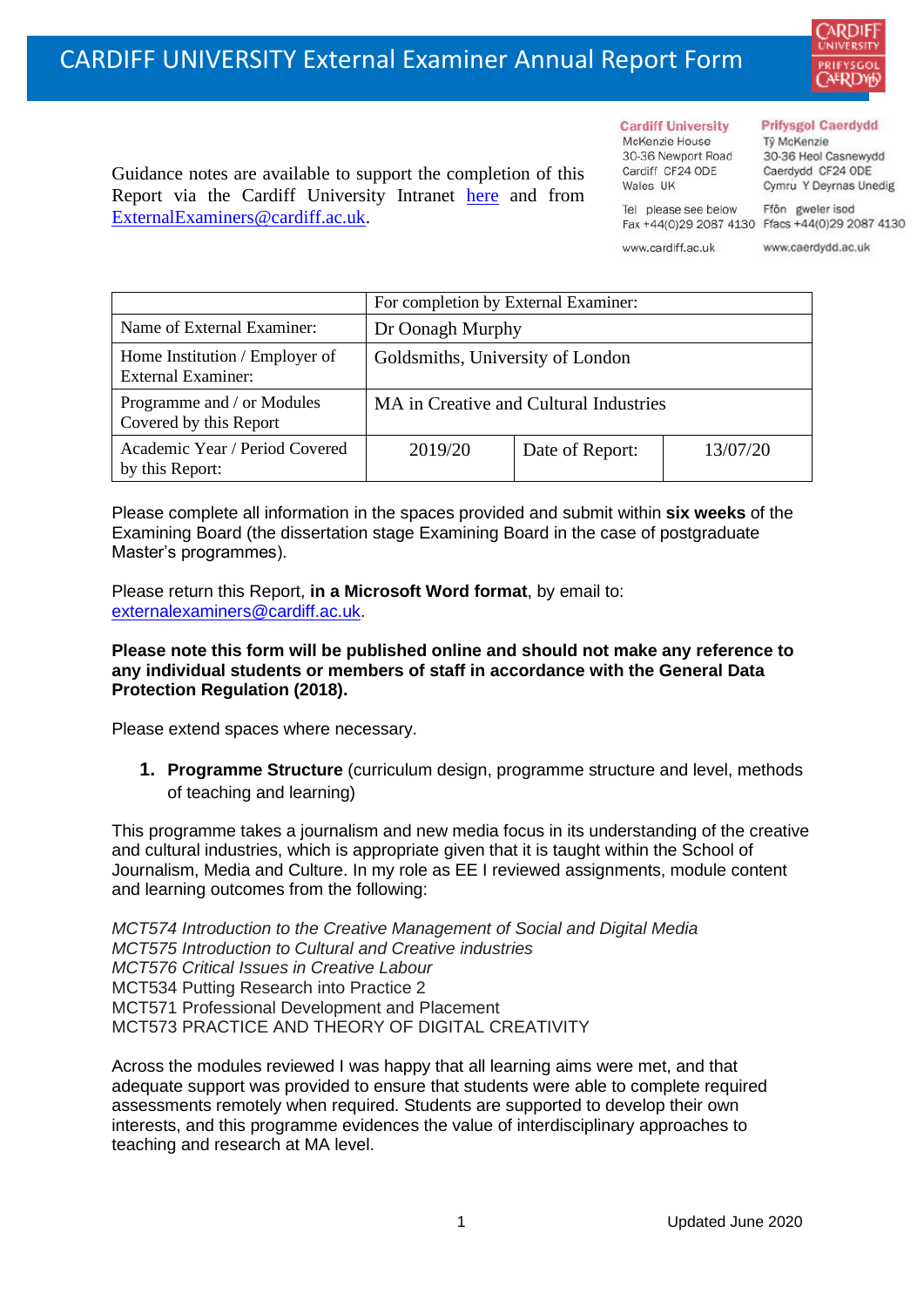**2. Academic Standards** (comparability with other UK HEIs, achievement of students, any PSRB requirements)

The quality of the cohort is good, with a mix of abilities; the weaker students are able to provide summaries of core ideas and texts, with stronger students able to critically engage with theory and practice. Having an academic yet practice led cohort leads to a better student experience.

A broad range of appropriate marks have been used across assignments that I viewed, with students ranging in marks from 40 – 70s, with a consistent grouping of students receiving marks in the 60s.

The level of teaching, assessment formats, and work produced was in line with similar MA programmes that I have worked on / reviewed. Module marks are an accurate reflection of the standards student achieved.

**3. The Assessment Process** (enabling achievement of aims and learning outcomes; stretch of assessment; comparability of standards between modules of the same level)

Many thanks to the team for making materials so readily available, it was helpful to see a sample of work, alongside the course materials and module handbooks etc. The work I reviewed was of a good standard, and marks and feedback provided were appropriate. I was impressed with the diversity of assessments methods used, from essays, to video, to podcasts and group reports. The modes of assessment echo documents and publication styles used in industry. Given that this is the first year this course has run, I was very impressed with the quality of work, topics covered.

Support was successfully provided to students to enable them to complete assignments remotely during COVID-19.

Students received detailed and constructive feedback on their work, the use of a consistent coversheet allows for consistency in formatting and encourages staff to align feedback to marking criteria. The inclusion of marking criteria on the feedback sheet would be a welcome addition.

4. **Examination of Master's Dissertations (if applicable)** (sample of dissertations received, appropriateness of marking schemes, standard of internal marking, classification of awards)

This will happen in December 2020

# **5. Year-on-Year Comments**

[Previous External Examiner Reports are available from the Cardiff University Website here  $\vert$ 

This is the first year that this programme was delivered.

**6. Preparation for the role of External Examiner (for new External Examiners only)** (appropriateness of briefing provided by the programme team and supporting information, visits to School, ability to meet with students, arrangements for accessing work to review)

I was well supported, however as I was appointed quite late in the cycle, and mid Covid-19 I did not have the opportunity to meet with students or visit campus.